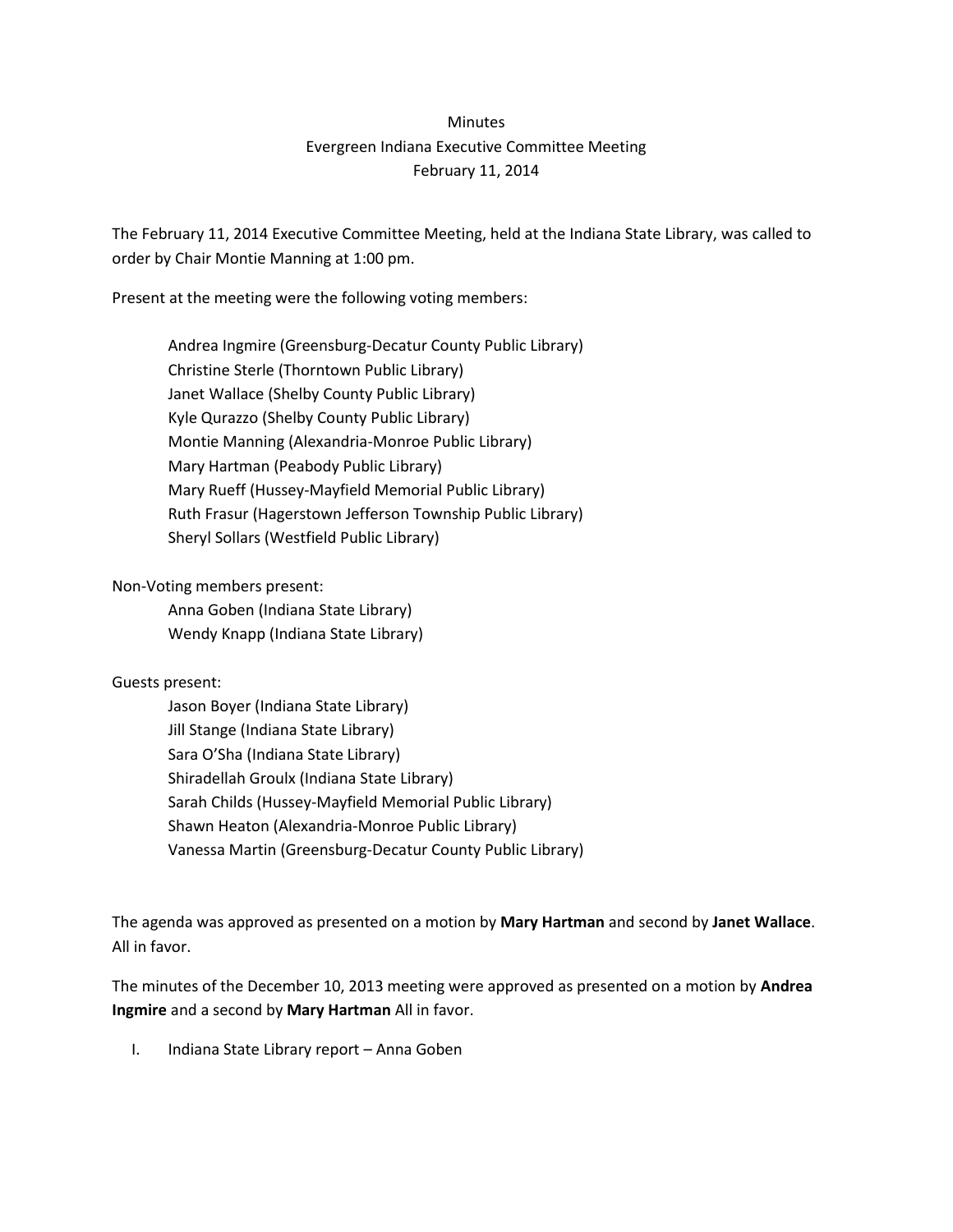- a. Payment project is off to a good start. Monthly reviews statements have been added at the request of member libraries. Anna is preparing final reminders for the libraries that have not yet responded to the  $4<sup>th</sup>$  quarter invoices.
- b. The automation project for Royal Center-Boone Twp Public Library is 25% complete.
- c. Server hosting contract has been renewed with current vendor; the hosting situation will be reevaluated in October 2014.
- d. 2013 Annual Report precompiled Annual Report numbers were mailed out to all EI members on January 14, 2014. Anna shared some quick stats with the EC: Evergreen Indiana serves over half a million users; 2013 circulation was over 8 million physical items; EI has 6.285 million holdings and almost 70,000 PLAC loans were accomplished.
- e. 2.5 upgrade is on schedule. The first two live trainings have been completed, and a resource site with training video, documentation, and Q&A is available. EI will go offline at 6pm on Friday, February 14 and the upgrade process will begin that evening.
- f. ISL EI Project Goals Wendy Knapp presented an overview of EI accomplishments and future goals that will be presented to the membership at the Annual Meeting in April. Four migrations have been accomplished in 2013, as well as implementation of the payment project, a catalog deduplication, redesign of the EI website, and creation of a mobile OPAC. Goals for 2014 include the 2.5 upgrade, relaunch of the acquisitions pilot, core reports release, serials & authority control implementation.
- II. Committee reports
	- Cataloging Committee—Sarah Childs reported that Sheryl Meyer has resigned from the Cataloging Committee; there are no immediate plans to fill the position. The committee has been testing EI 2.5 and preparing for the Spring Roundtable and Annual Meeting. Authority control for EI, once implemented, would keep the catalog in better shape, allow for some cross-referencing when searching and would make Evergreen Indiana membership more appealing to non-member libraries.
	- eContent Committee Shawn Heaton reported that Mary Glaser was instrumental in updating policies and procedures for the committee. The eIndiana Digital Consortium 2012 unspent balance is now under \$1,000. A children's interface has been developed for eIDC; it filters out some titles that may be inappropriate for children and provides a more appealing interface for younger users. It will be available within the next few weeks.
	- Patron Services Vanessa Martin reported that the Patron Services Committee last met on December 17, 2013. Some items under discussion included the automation of the juvenile flag in patron accounts, increasing book renewals, and creation of a new patron type for transient populations. These suggestions will be addressed under New Business.
- III. Unfinished Business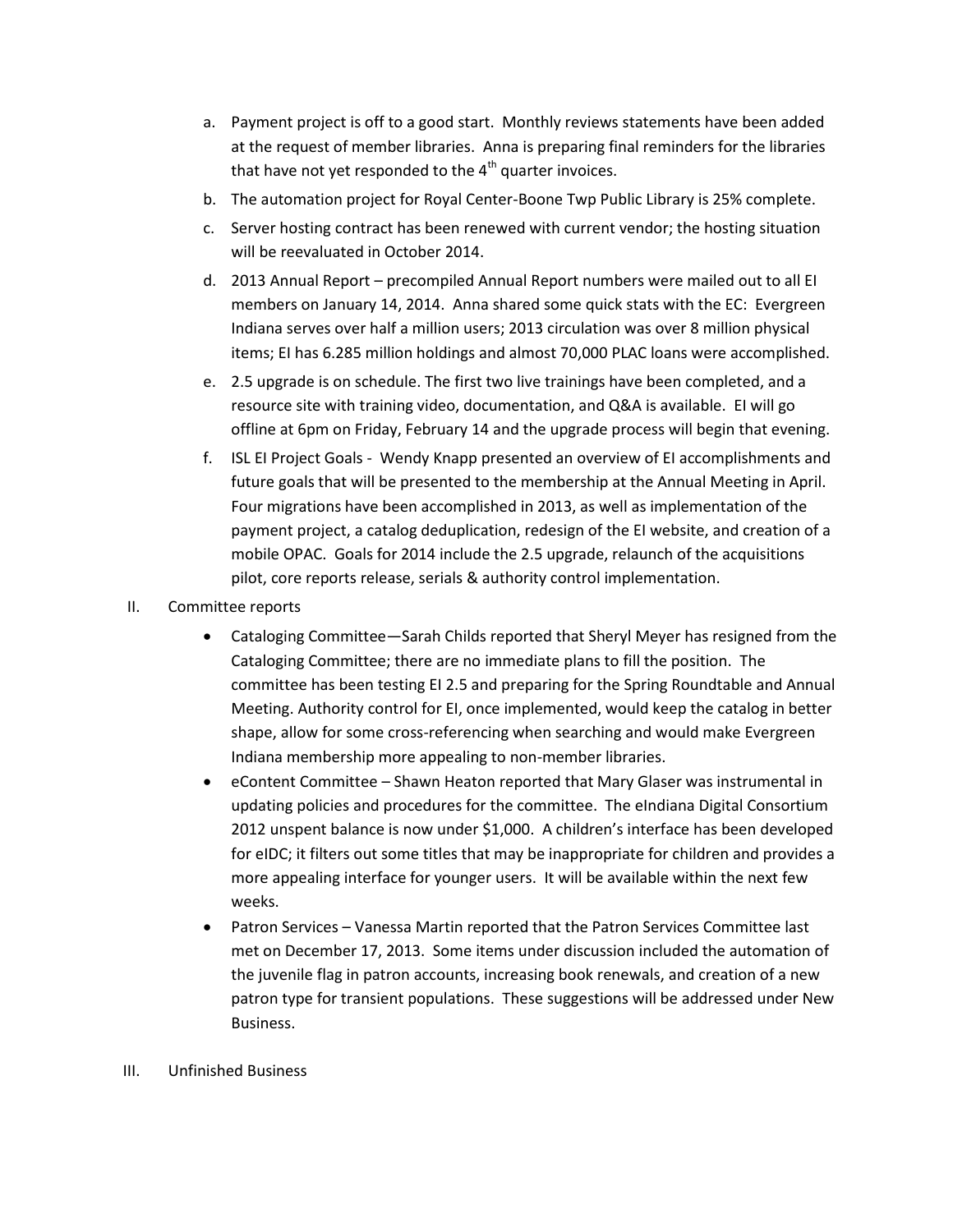- a. Membership Fee Structure a taskforce composed of Ruth Frasur, Mary Hartman, and Janet Wallace met with Anna Goben on December 27 to create a proposal for the Membership Fee Structure. The taskforce crafted a proposal based on the previously discussed tiered system based on library reported expenditure or income. The fee would be phased in over the course of two or three years and included an incentive phase-in period for new member libraries. The proposal included the tier schedule that will accompany the Fee Structure. **Janet Wallace** moved to present the Evergreen membership with the Membership Fee Structure devised of 9 tiers based on reported operating expenditure (5 year evaluated average), phased in over the course of 3 years, and including an incentive phase-in period of 2 years for new member libraries. **Mary Hartman** seconded; all in favor. Anna Goben will draft the proposal for presentation at the EI Annual Meeting.
- b. Regional Support Ruth Frasur revisited the idea of providing regional support for member libraries through convening annual roundtables in October to counterpoint the spring Annual Meeting. The roundtables would provide opportunities for networking and discussion of cataloging, reporting, and patron services issues. Regional coordinators could attend these sessions. Regions would need to be created based on 9, 5, or 4 districts. There was discussion about creating a taskforce to provide a regional support recommendation for the April EC meeting.
- c. Payment Program Outreach Anna Goben reported that outreach seems to have gone very well and is following up with those who have not yet paid their first invoice.
- d. Development Projects Ruth Frasur informed the EC that the MVF (multi value format) development project has been fully funded and is moving forward. A supplemental metarecord holdings supplemental project is also in the works. Both projects were instigated by MassLNC and are being developed by Equinox. Sarah Childs and Ruth Frasur discussed ways in which the MVF project may affect the EI catalog. The projects will take 2-3 months to complete and may roll out in a 2.6.x or 2.7 version of Evergreen.

## IV. New Business

- a. Nominating Committee was established: Sheryl Sollars, Janet Wallace, and Mary Rueff. Candidates are sought for the Patron Services Committee (1 position available) and the Executive Committee (3 positions available). The committee will present a slate and have ballots ready for Annual Meeting.
- b. New Member Application Anna Goben reviewed the Danville Public Library's EI membership application with the EC. DPL is located in Hendricks County; it is a Class B library serving 12,167 with around 70,000 holdings. Their current ILS is Polaris. Their target migration date, should they gain membership, is May 2014. Danville Pu blic Library was accepted in to membership on a motion by **Ruth Frasur** and a second by **Mary Rueff**. All in favor.